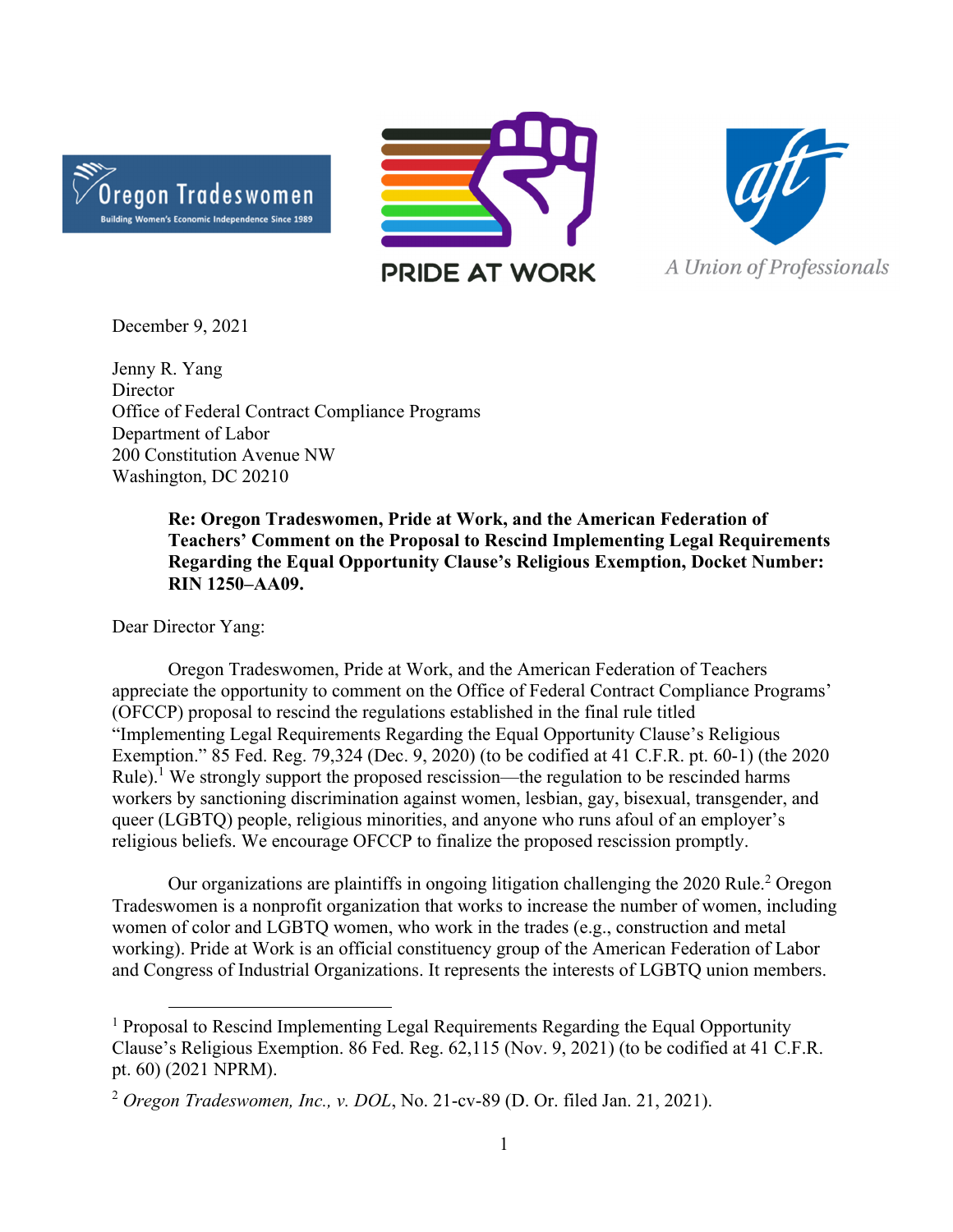AFT is a national labor union representing approximately 1.7 million members across the United States, including healthcare professionals, educators, and public service workers. We brought the lawsuit challenging the 2020 Rule because that Rule is not only arbitrary and unlawful, but also conflicts with our goals of promoting equity in the workplace.

 The 2020 Rule reinterprets what had previously been a narrow exemption to the nondiscrimination requirements of Executive Order 11246—an exemption that had allowed religious organizations to give preference to coreligionist applicants when making hiring decisions and do so without violating Executive Order 11246's mandate prohibiting contractors from discriminating on the basis of religion. The Rule expands the reach of that limited exemption and expressly authorizes federal contractors and subcontractors to make employment decisions that discriminate on the basis of sex, sexual orientation, or gender identity, among other things, if the contractor relies on its religious beliefs or views.

The 2020 Rule expands the religious exemption in multiple ways. First, it adopts broader criteria for determining whether a federal contractor or subcontractor is a religious organization that can claim the exemption—including by allowing for-profit companies to qualify.<sup>3</sup> Second, the rule adopted broad definitions of "religion" and "particular religion" to make clear that the exemption is no longer limited to "denominational preference[s]," i.e., preferences for coreligionists, or people who are of the same religion.<sup>4</sup> Third, the rule allows religious organizations to make employment decisions that discriminate on the basis of sex, sexual orientation, or gender identity based on their religious beliefs.<sup>5</sup> Fourth, the rule allows religious organizations to claim the religious exemption for all employment decisions (instead of only during the hiring process), regardless of whether those decisions further the organization's religious purpose.<sup>6</sup> And fifth, the rule adopts a highly deferential mode of inquiry, under which OFCCP would "merely ask[] whether a sincerely held religious belief actually motivated the institution's actions."7

As a result of these changes, the 2020 Rule will now allow a federal contractor or subcontractor to, for example, make employment decisions based on an organization's beliefs "regarding matters such as marriage and intimacy," so long as those beliefs are sincere and tied to religious tenets.<sup>8</sup> In so doing, the Rule diverges from settled interpretations of the religious exemption provided in Title VII of the Civil Rights Act, 42 U.SC. § 2000e-1(a) (Title VII)—on which the religious exemption in Executive Order 11246 is purposefully mirrored. It justifies permitting such discrimination on the ground that OFCCP has "less than a compelling interest in enforcing [Executive Order] 11,246 when a religious organization takes employment action

<sup>5</sup> *Id*. at 79,354.

<sup>7</sup> *Id*. at 79,341.

<sup>&</sup>lt;sup>3</sup> 85 Fed. Reg. at 79371.

<sup>4</sup> *Id*. at 79,330, 344, 371.

<sup>6</sup> *Id*. at 79,346-47.

<sup>8</sup> *Id*. at 79,364.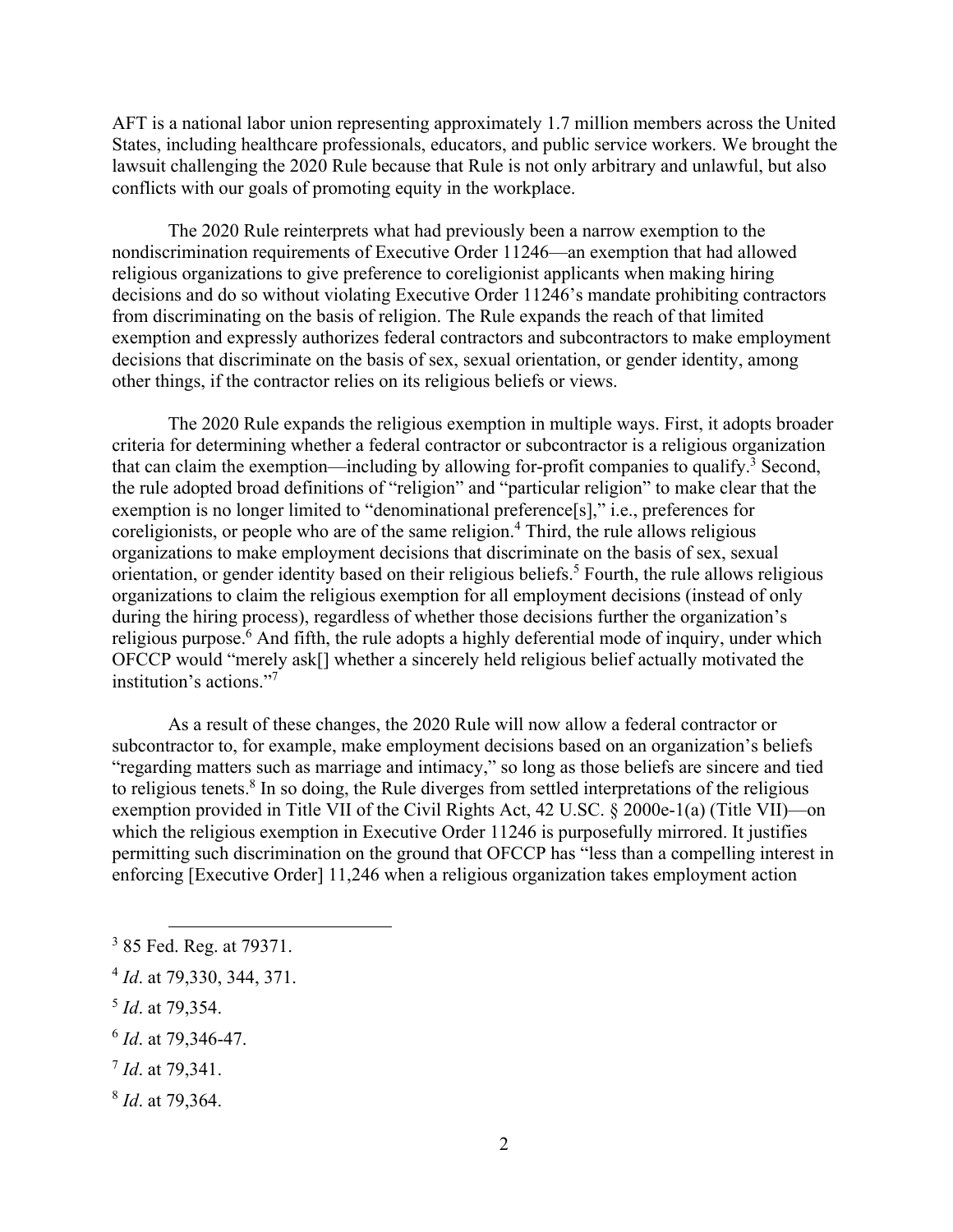solely on the basis of sincerely held religious tenets that also implicate a protected classification, other than race."<sup>9</sup>

 As we allege in our complaint, the 2020 Rule violates the Administrative Procedure Act, 5 U.S.C. § 706(2) (APA). The reasons OFCCP gave for promulgating the Rule are unsubstantiated and unreasonable. Its determination that it categorically does not have a compelling interest in preventing discrimination, aside from racial discrimination, by employers claiming the religious exemption was unreasoned and legally incorrect. The Rule conflicts with Executive Order 11246, Title VII, and associated case law, and responds to this conflict arbitrarily and capriciously. The OFCCP did not acknowledge or explain the Rule's inconsistency with the longstanding conclusion that the nondiscrimination protections in Executive Order 11246 are necessary for economy and efficiency in contracting. And most profoundly, it fails entirely to account for the harmful discrimination, particularly against women and LGBTQ workers, it sanctions. Analysis of the impact of these harms is missing from the cost benefit analysis and throughout the Rule. These errors in reasoning support—indeed, require rescission of the 2020 Rule.<sup>10</sup>

 The notice proposing to rescind the 2020 Rule appropriately relies on several of these errors as part of its justification for the rescission.<sup>11</sup> We encourage OFCCP to do the same in the final rescission. We provide additional analysis below regarding the illegality of the 2020 Rule, which we believe reinforces the legality of rescission.

#### **I. OFCCP should rescind the 2020 Rule because that Rule violates the APA.**

#### **A. The 2020 Rule is inconsistent with Executive Order 11246, Title VII, and associated caselaw.**

The 2021 NPRM explains clearly the ways in which the 2020 Rule differs from both Title VII and the settled requirements of Executive Order 11246.12 In brief, the 2020 Rule adopted an unprecedented and expansive religious employer test that is inconsistent with the relevant body of caselaw.13 It purported to establish a categorical exemption for religious organizations from requirements of nondiscrimination on other protected bases when making employment decisions based on sincere religious beliefs, which is in conflict with the text of Executive Order 11246 and does not comport with the weight of Title VII case law.<sup>14</sup> And the 2020 Rule described a categorical approach to analysis under the Religious Freedom Restoration

<sup>14</sup> *Id.* at 62,120.

<sup>9</sup> *Id*. at 79,354.

<sup>10</sup> *See*, *e.g*., *DHS v. Regents*, 140 S. Ct. 1891, 1912 (2020) (errors in reasoning may render an agency action arbitrary and capricious).

<sup>11 2021</sup> NPRM, *supra* n. 1.

<sup>12 86</sup> Fed. Reg. at 62,118-21.

<sup>13</sup> *Id*. at 62,118-19.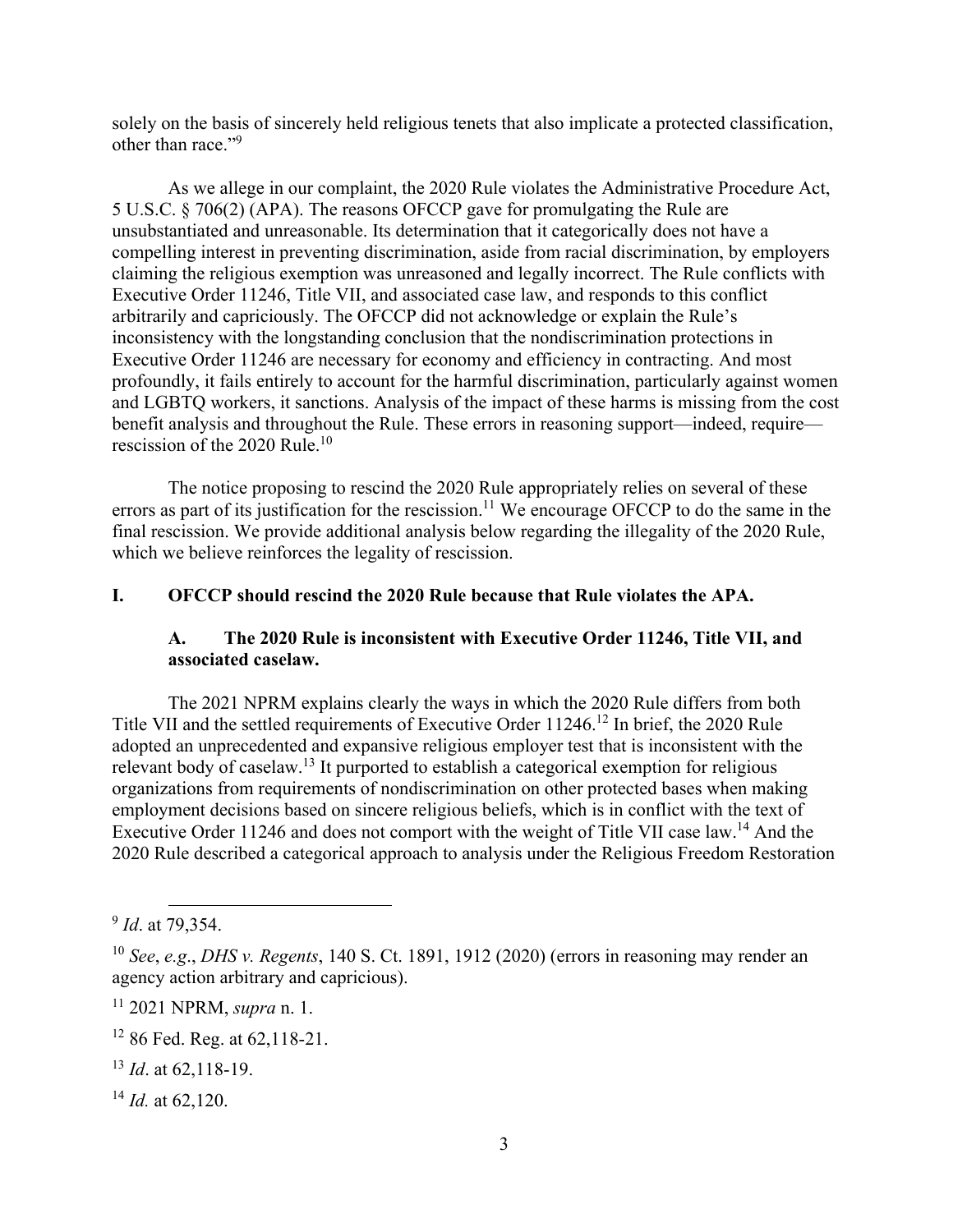Act (RFRA) analysis, which was inconsistent with prior OFCCP policy and guidance from the Supreme Court.<sup>15</sup> We applaud OFCCP's conclusions and analysis in this regard.<sup>16</sup>

### **B. OFCCP never substantiated the need for the 2020 Rule.**

Beyond those other errors, as it now recognizes, OFCCP did not substantiate any need for the 2020 Rule in the first instance,<sup>17</sup> failing the basic requirement to offer a "rational connection" between the facts found and the choices made."18 Where there is such a "disconnect between the decision made and the explanation given," a rule is arbitrary and capricious.<sup>19</sup>

First, the 2020 Rule purports to expand access for federal contracting opportunities,  $20$  but the preamble to that Rule does not provide any basis for the assertion that entities that seek to contract with the federal government have been unable to do so on account of religion. The Rule does not identify any organizations that lost contracting opportunities because of the nondiscrimination requirements lifted by the 2020 Rule, or any that previously desired to apply for federal contracts, but declined to do so because of those nondiscrimination requirements. It identifies no complaints by such entities, examples of actual exclusion from contracting opportunities, or any other concrete evidence to support its assertion that the Rule is needed.<sup>21</sup> On the contrary, the 2020 Rule admits that OFCCP had no concrete evidence in support of its assertion that the supposed problem exists.<sup>22</sup>

Second, the 2020 Rule claimed it would provide additional clarity regarding the nondiscrimination obligations of federal contractors.<sup>23</sup> But the only evidence it provides for this claim is the general statement that "some religious organizations provided feedback to OFCCP that they were reluctant to participate as federal contractors because of uncertainty regarding the

 $1786$  Fed. Reg. at 62,117 (explaining that OFCCP had reevaluated the need for the 2020 Rule).

<sup>18</sup> Motor Vehicle Mfrs. Ass'n of U.S., Inc. v. State Farm Mut. Auto. Ins. Co., 463 U.S. 29, 43 (1983) (quotation omitted).

<sup>19</sup> *Dep't of Com. v. New York*, 139 S. Ct. 2551, 2575 (2019).

20 85 Fed. Reg. at 79,330, 79,370.

 $21$  The only support the 2020 Rule provided for the claim that it would expand federal contracting opportunities is one unidentified comment from an individual describing the behavior of religious organizations second hand and other comments regarding other contexts, such as federal grants. *Id*. at 79,370. This limited and nonconcrete information is hardly sufficient to bear the weight of such a policy change.

 $22$  85 Fed. Reg. at 79,329 (OFCCP "cannot perfectly ascertain how many religious organizations are government contractors, or would like to become such, and how those numbers would compare to the whole of the contracting pool.")

<sup>23</sup> *See*, *e.g*., *id*. at 79,370.

<sup>15</sup> *Id*. at 62,120-21.

<sup>&</sup>lt;sup>16</sup> The Coalition Against Religious Discrimination provided additional analysis regarding these issues in its coalition comment, which we support.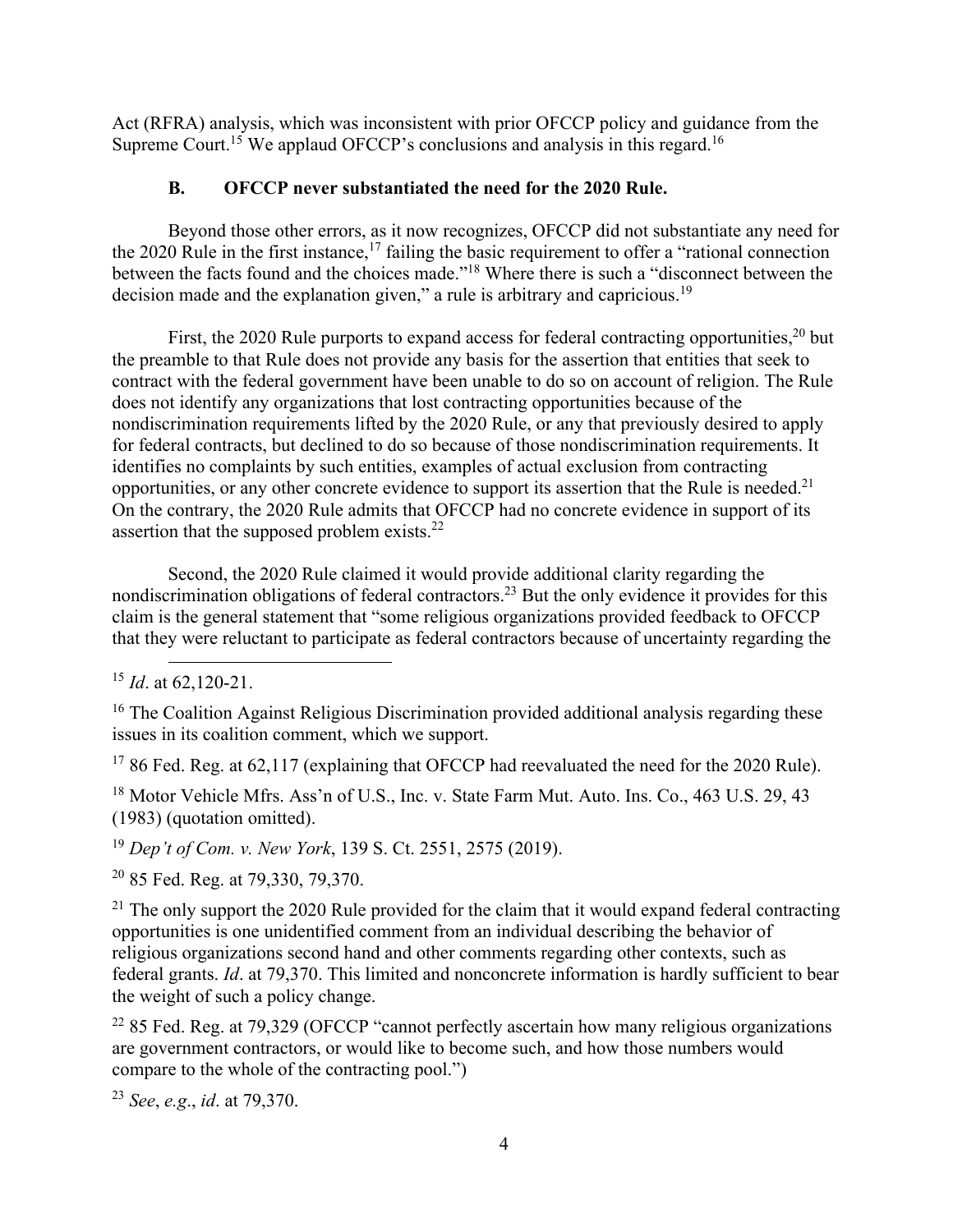scope of the religious exemption."<sup>24</sup> Because it lacks detail about the number of religious organizations providing this feedback, the nature of their uncertainty, and whether existing guidance or opportunities to solicit feedback from the agency were inadequate to resolve the uncertainty, this reference does not substantiate the claim that the need for additional clarity justifies the Rule.<sup>25</sup> Nor did the 2020 Rule even attempt to substantiate its claims that additional "clarity" would provide the follow-on benefits of cost savings passed on from contractors with reduced legal consultancy fees and from the reduced need for costly enforcement actions by OFCCP.<sup>26</sup> Such speculation cannot justify the regulatory change.<sup>27</sup>

Indeed, additional information makes clear that the 2020 Rule's speculation about its benefits to federal contractors was unfounded. The president of the Professional Services Council, a major trade association for federal contractors, recently stated that *no members* have complained about needing a religious exemption. He explained, "Our position is that the federal government deserves the best workforce, and any form of discrimination inhibits our ability to have the best workforce."<sup>28</sup>

Besides being unsubstantiated, the 2020 Rule's speculation that it would reduce existing confusion about nondiscrimination requirements is not reasonable. The Rule adopted a wholly *new* standard for determining when the religious exemption applies and what conduct it permits. In so doing, the 2020 Rule departed from OFCCP's longstanding tradition of following interpretations of the mirror-image religious exception under Title VII provided by EEOC and relevant case law.29 Although there may be questions about particular applications of the Title VII religious exemption in novel scenarios, the body of case law and guidance provided comprehensive and useful information to employers seeking to determine its scope. Claiming that adopting an entirely new standard would resolve any uncertainty in the application of the religious exemption is irrational.

 $^{29}$ Affirmative Action and Nondiscrimination Obligations of Government Contractors, Executive Order 11246, as amended; Exemption for Religious Entities, 68 Fed. Reg. 56391 (Nov. 3, 2003) (to be codified at 41 C.F.R. pt. 60) ("The exemption for religious entities added to Executive Order 11246, as amended, is modeled on the exemption for religious institutions and organizations under Title VII of the Civil Rights Act of 1964.").

<sup>24</sup> *Id*. at 79,328.

<sup>25</sup> *Id*. at 79,239.

<sup>26</sup> *Id*. at 79,370.

<sup>27</sup> *Amerijet Int'l, Inc. v. Pistole*, 753 F.3d 1343, 1350 (D.C. Cir. 2014) ("conclusory statements will not do; an agency's statement [in support of its action] must be one of reasoning") (cleaned up).

<sup>28</sup> Michelle Boorstein, *Biden administration reverses Trump-era rule that expanded religious exemptions for massive federal contracting force*, Wash. Post (May 7, 2020), https://www.washingtonpost.com/dc-md-va/2021/11/12/contractors-religious-exemption-trumpbiden/.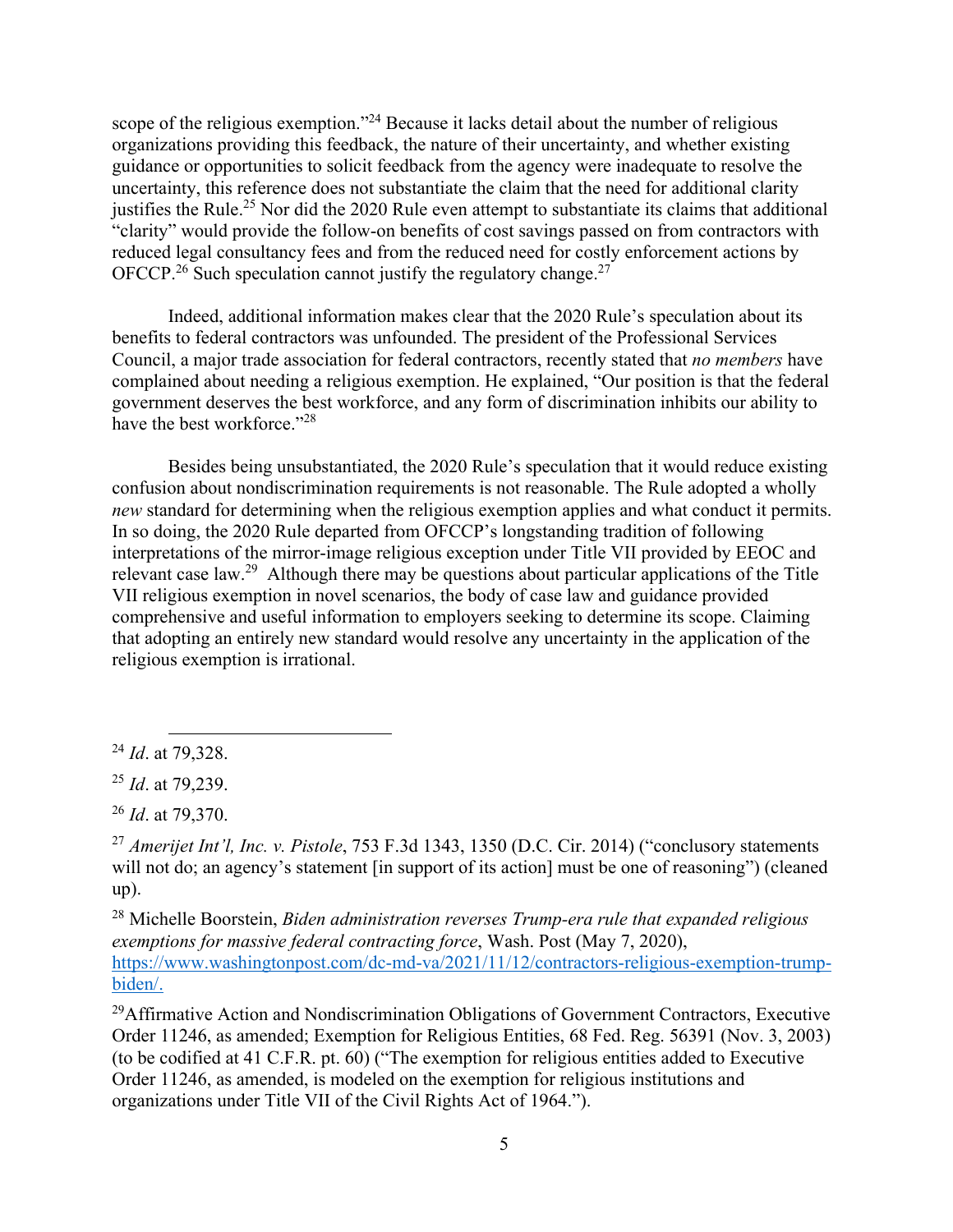Further, the 2020 Rule admits, as it must, that many federal contractors are *also bound by* Title VII and its narrower religious exemption.<sup>30</sup> making it entirely unclear what benefits the Rule could provide, even on its own terms. That decision thus decreased clarity in this respect as well. Similarly, the 2020 Rule's claim that the pool of federal contractors would be expanded by eliminating nondiscrimination restrictions is rendered even more nonsensical as to Title VII covered employers—those employers could only take advantage of the invitation to discriminate more broadly if they stopped complying with Title VII, hardly a reasonable outcome.<sup>31</sup> Further, the Trump rule makes no findings particular to employers not covered by Title VII, so that the impact of the rule on that subset of employers is not sufficient justification.<sup>32</sup>

Compounding the arbitrariness of the analysis, the 2020 Rule gave no consideration to providing clarity for employees of contractors who might invoke the religion exemption. Instead, the Rule left them with profound uncertainty about whether their employer could newly claim the exemption and whether they could be subject to new, previously prohibited discrimination, a matter of significant consequence for those employees. Considering the impact of the rule only on regulated entities and not on employees who benefit from the regulation in this manner fails to consider an important aspect of the problem, making it arbitrary and capricious.<sup>33</sup>

### **C. The 2020 Rule's treatment of its inconsistency with Title VII is arbitrary and capricious.**

OFCCP should also explain that the 2020 Rule's treatment of its inconsistency with Title VII was arbitrary and capricious. First, the Rule denied the straightforward fact, recognized in the 2021 NPRM, that it was inconsistent with Title VII and associated caselaw, bizarrely claiming to be following in its tradition of "generally interpret[ing] the nondiscrimination provisions of E.O. 11246 consistent with the principles of Title VII."34 The 2020 Rule's failure to acknowledge that it is departing from the mainstream interpretation of the Title VII religious exemption—certainly an important factor to consider—makes it arbitrary and capricious.

<sup>32</sup> *DHS v. Regents*, 140 S. Ct. at 1907 ("It is a foundational principle of administrative law that judicial review of agency action is limited to the grounds that the agency invoked when it took the action.") (cleaned up).

<sup>33</sup> *State Farm*, 463 U.S. at 48 (quotation omitted).

<sup>30 85</sup> Fed. Reg. at 79,326.

<sup>&</sup>lt;sup>31</sup> Although not desirable, reduced compliance with Title VII's nondiscrimination protections is a foreseeable outcome of the 2020 Rule ule. OFCCP's robust enforcement program makes its nondiscrimination requirements particularly effective (and the elimination of them particularly harmful despite remaining statutory protections). But it is arbitrary to rely on supposed benefits derived from noncompliance with other federal requirements.

<sup>34 85</sup> Fed. Reg. at 79,234; *see also id*. at 79,325 ("OFCCP has chosen a path consistent with the Supreme Court's religion and Title VII jurisprudence as well as what OFCCP views to be the more persuasive reasoning of the federal courts of appeals in these areas of the law."); id. at 79,326 (stating that comments that the rule deviates from the EEOC's interpretation of the Title VII religious exemption are "unfounded").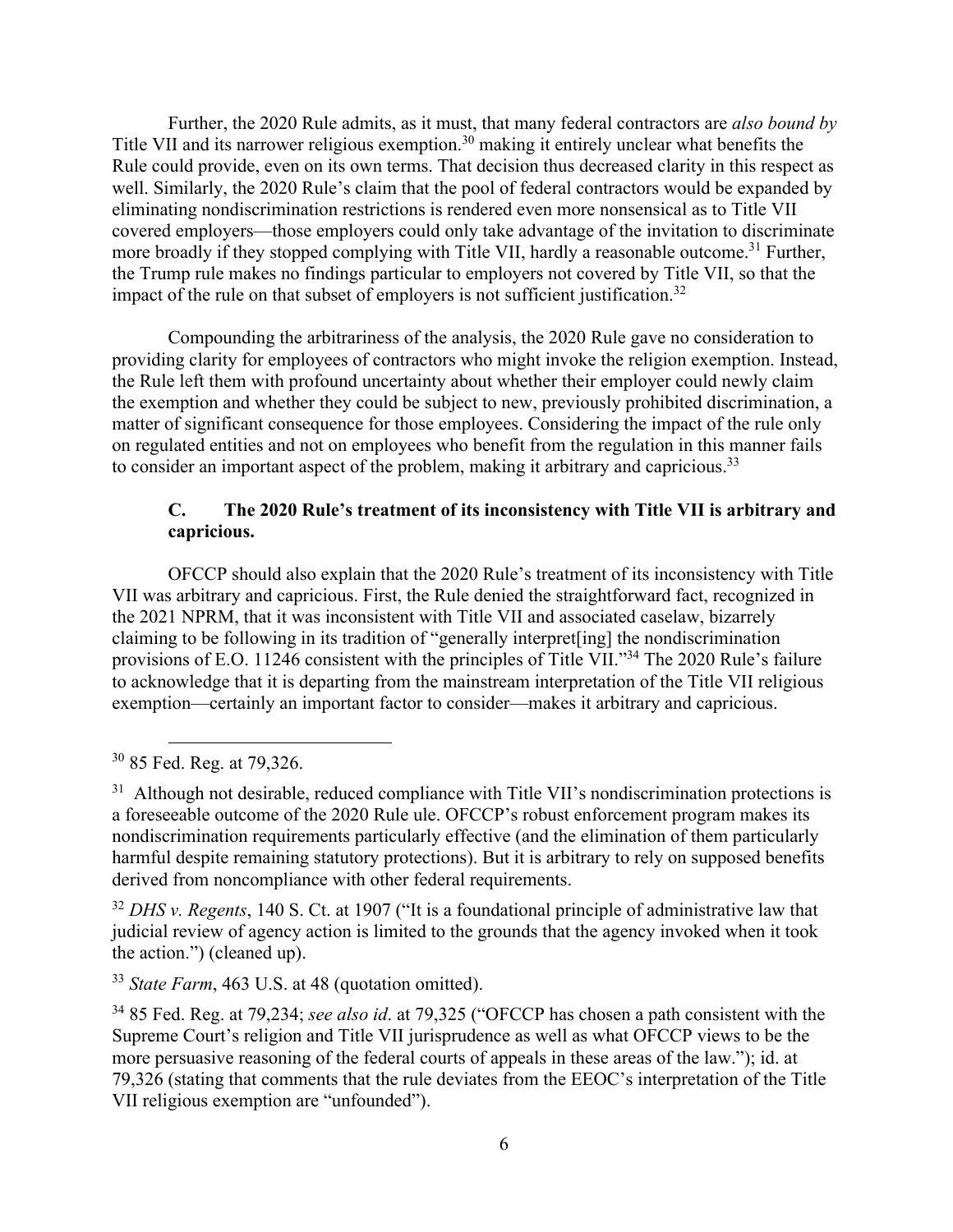To the extent it admits any divergence from Title VII doctrine, the 2020 Rule stated that "OFCCP has [] adapted Title VII principles to ensure a proper fit in the government contracting context."35 But it does not explain what about the government contracting context requires any particular divergence, aside from one undeveloped reference to a particular need for clarity of parties' obligations.<sup>36</sup> Title VII applies to federal employers just as to private employers, so that distinction cannot support OFCCP's claim. This nonsensical and unfounded justification makes the 2020 Rule arbitrary and capricious.

The 2020 Rule also arbitrarily ignored the benefits of aligning OFCCP policy with the established Title VII regime. Indeed, OFCCP previously concluded that it could "*increas[e] efficiency* by creating a uniform Federal approach to sex discrimination law" by aligning with Title VII's requirements.<sup>37</sup> As discussed above, the 2020 Rule's argument that by departing from settled Title VII principles it creates additional clarity is nonsensical standing alone. The failure to explain its deviation from this prior conclusion further dooms the Rule's legality.

#### **D. The 2020 Rule's categorical approach to RFRA analysis is arbitrary and capricious.**

In its consideration of the application of RFRA requirements, the 2020 Rule makes the audacious claim that "[r]ecognizing the value that religious contractors provide, OFCCP has determined that it has less than a compelling interest in enforcing E.O. 11246 when a religious organization takes employment action solely on the basis of sincerely held religious tenets that also implicate a protected classification, other than race."38 In those circumstances, OFCCP determined categorically "it should instead appropriately accommodate religion, especially when doing so (as with national interest exemptions) would foster a more competitive pool of government contractors."<sup>39</sup>

The 2021 NPRM appropriately recognizes the legal error in adopting such a categorical approach to RFRA analysis, and we encourage OFCCP to rely on that analysis in the final rescission.40 The categorical approach suffers additional flaws besides being a misreading of RFRA, however. As discussed above, despite relying on it to justify its lack of interest in protecting against sex (and other protected class) discrimination, the Rule provides no evidence

38 85 Fed. Reg. at 79,354.

39 85 Fed. Reg. at 79,354.

40 86 Fed. Reg. at 62118.

<sup>35</sup> *Id*. at 79,326.

<sup>36</sup> *Id*. at 79,332.

 $37$  Discrimination on the Basis of Sex; Final Rule, 81 Fed. Reg. 39108, 39109 (June 15, 2016) (to be codified at 41 C.F.R. pt. 60). Ignoring prior factual findings in this manner is arbitrary and capricious. *FCC v. Fox Television Stations, Inc.*, 556 U.S. 502, 537 (2009) (Kennedy, J., concurring in part and concurring in judgment) (If an agency changes course, it cannot "ignore[] or countermand[] its earlier factual findings without reasoned explanation for doing so.").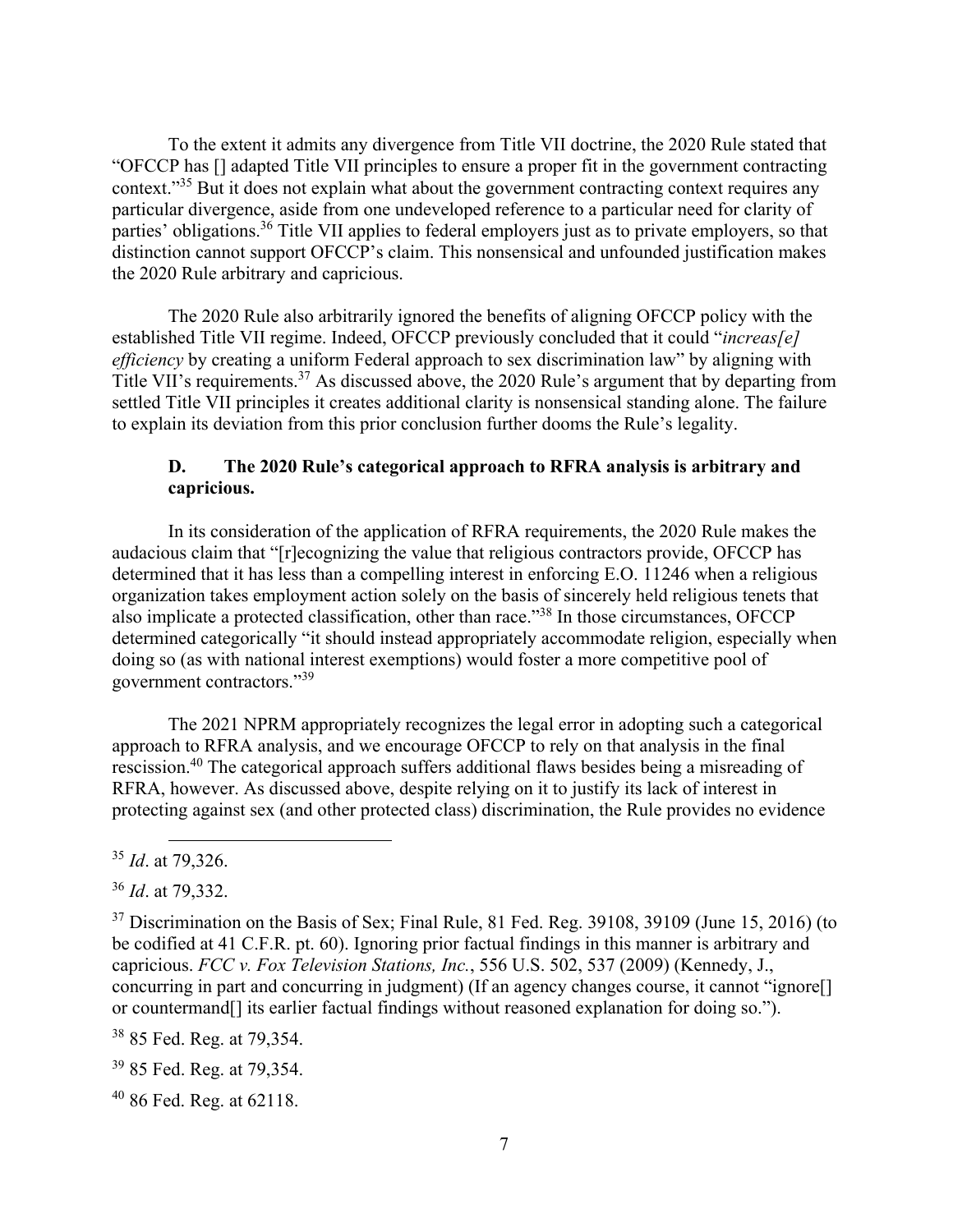that providing broader religious accommodations will actually foster a more competitive pool of government contractors. That speculation therefore should have had no bearing on the determination of how compelling the government's interest is. Nor did the Rule cite to any basis for determining that the legal analysis of the compelling interest in enforcing Title VII is lessened where there are claimed efficiency benefits on the other side or when a particular Presidential administration is less concerned about enforcing nondiscrimination protections.<sup>41</sup>

The 2020 Rule also relies heavily on OFCCP's ability to grant exceptions from Executive Order 11246's nondiscrimination requirements in other contexts to justify the categorical decisions that it has no compelling interest in enforcing those requirements (aside from race) against religious objectors.<sup>42</sup> But, to the contrary, this argument undercuts the 2020 Rule. Even if there were some perceived need to expand the contracting pool to include discriminatory religious employers in certain contexts, the existing scheme of exceptions permits OFCCP to do so without additional rulemaking. This is a more limited alternative to the supposed problem at hand, and the failure to consider it renders the 2020 Rule arbitrary and capricious.<sup>43</sup> Further, the 2020 Rule did not weigh the rationales behind the various cited exceptions against the repeated determinations by courts that the government's interest in nondiscrimination laws on the basis of sex is compelling.<sup>44</sup> It may be that in some rare, factually specific situations that interest is overridden by competing demands, such as in the exceptions identified in the 2020 Rule, but the interest is still compelling. Disregarding it categorically is arbitrary and capricious.

Finally, Title VII and Executive Order 11246 describe their protected classes as equally protected, without special exception for race. The 2020 Rule attempts to rely on the unique treatment of race discrimination in equal protection jurisprudence to justify its assertion that as a categorical matter it has a less than compelling interest with respect to equal employment protections for other protected classes in the face of religious objections.45 But it provides no analysis for imposing differing modes of legal analysis on a unified statutory scheme. This unpersuasive effort to distinguish race from other classes protected under Title VII and the Executive Order reinforces how arbitrary and capricious it is to categorically exclude the other protected classifications.

#### **E. The 2020 Rule did not acknowledge or justify departures from prior policies and factual determinations.**

<sup>45</sup> 85 Fed. Reg. at 79,356.

<sup>41 &</sup>quot;Title VII is an interest of the highest order." *Rayburn v. Gen. Conf. of Seventh-Day Adventists*, 772 F.2d 1164, 1169 (4th Cir. 1985).

<sup>42 85</sup> Fed. Reg. at 79353.

<sup>43</sup> *DHS v. Regents*, 140 S. Ct. at 1913.

<sup>44</sup> *See*, *e.g*., *Bd. of Dirs. of Rotary Int'l v. Rotary Club of Duarte*, 481 U.S. 537, 549 (1987) ("Even if the Unruh Act does work some slight infringement on Rotary members' right of expressive association, that infringement is justified because it serves the State's compelling interest in eliminating discrimination against women.").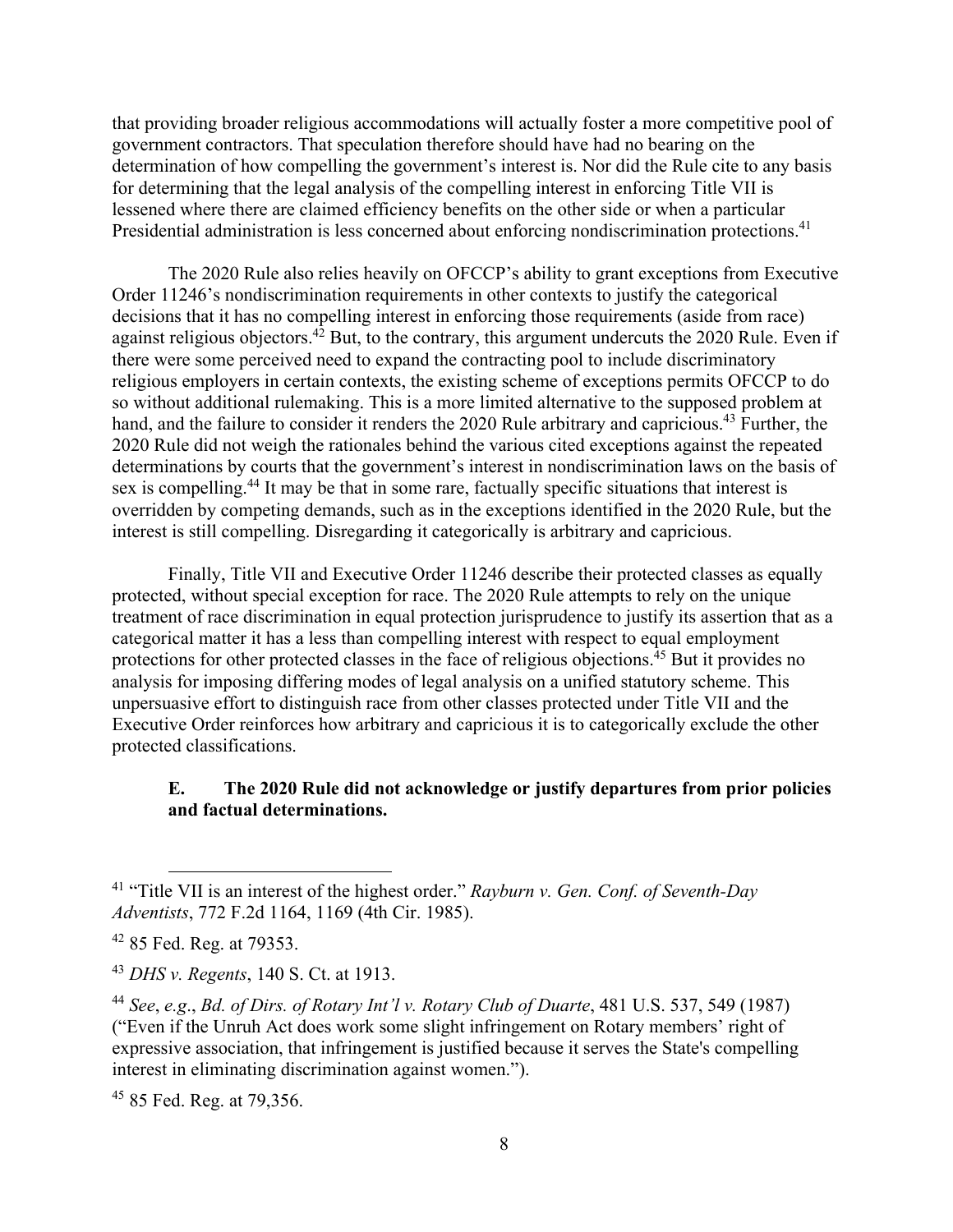The 2020 Rule arbitrarily ignored longstanding conclusions by OFCCP and throughout the federal government that robust nondiscrimination protections benefit both workers and the government. In a predecessor order to Executive Order 11246, President Franklin Roosevelt required nondiscrimination in the national defense program, explaining that "the democratic way of life within the Nation can be defended successfully only with the help and support of all groups within its borders" and finding that discrimination was "to the detriment of workers' morale and of national unity."<sup>46</sup> Although the scope of protected classifications expanded over time, consistent with the nation's expanding understanding of the meaning of equal employment opportunity, these findings of the dual benefits of nondiscrimination were reiterated in the twentieth and twenty-first century.<sup>47</sup>

With respect to benefits to the government, for example, in 2014 OFCCP explained that "employment discrimination on the basis of sexual orientation or gender identity, like employment discrimination on other bases prohibited by EO 11246, may have economic consequences," including "reduced productivity and lower profits."48 Similarly, in 2016, with respect to sex discrimination, OFCCP explained, "the requirements of the Executive Order [11246] promote the goals of economy and efficiency in Government contracting, and the link between them is well established."49

https://www.presidency.ucsb.edu/documents/executive-order-10479-establishing-the-

government-contract-committee. In a later iteration of this executive order, President Kennedy declared, with respect to federal contracts, "it is the plain and positive obligation of the United States Government to promote and ensure equal opportunity for all qualified persons…" and "it is in the general interest and welfare of the United States to promote its economy, security, and national defense through the most efficient and effective utilization of all available manpower." Exec. Order No. 10,925, 26 Fed. Reg. 1977 (Mar. 8, 1961), *available at*

https://www.presidency.ucsb.edu/documents/executive-order-10925-establishing-the-presidentscommittee-equal-employment-opportunity. 48 Implementation of Executive Order 13672 Prohibiting Discrimination Based on Sexual

<sup>&</sup>lt;sup>46</sup> President Roosevelt made such findings in an early predecessor to Executive Order 11246, and they have been reiterated in successor executive orders and OFCCP policies. *See*, *e.g*., Exec. Order No. 8,802, Prohibition of Discrimination in the Defense Industry, 6 Fed. Reg. 3109 (June 27, 1941), *available at* https://www.ourdocuments.gov/doc.php?flash=false&doc=72.

 $47$  For example, in establishing the Government Contract Committee, President Eisenhower ordered that "it is in the interest of the Nation's economy and security to promote the fullest utilization of all available manpower" and "such persons are entitled to fair and equitable treatment in all aspects of employment on work paid for from public funds." Exec. Order No. 10,479, 18 Fed. Reg. 4899 (Aug. 18, 1953), *available at*

Orientation and Gender Identity by Contractors and Subcontractors; Final Rule, 79 Fed. Reg. 72,985, 72,987 (Dec. 9, 2014) (to be codified at 41 C.F.R. pt. 60).

 $49$  81 Fed. Reg. at 39109 (nondiscrimination requirements regarding sex "ultimately reduce. The Government's costs and increases the efficiency of its operations by ensuring that all employees and applicants, including women, are fairly considered and that, in its procurement, the Government has access to, and ultimately benefits from, the best qualified and most efficient employees.").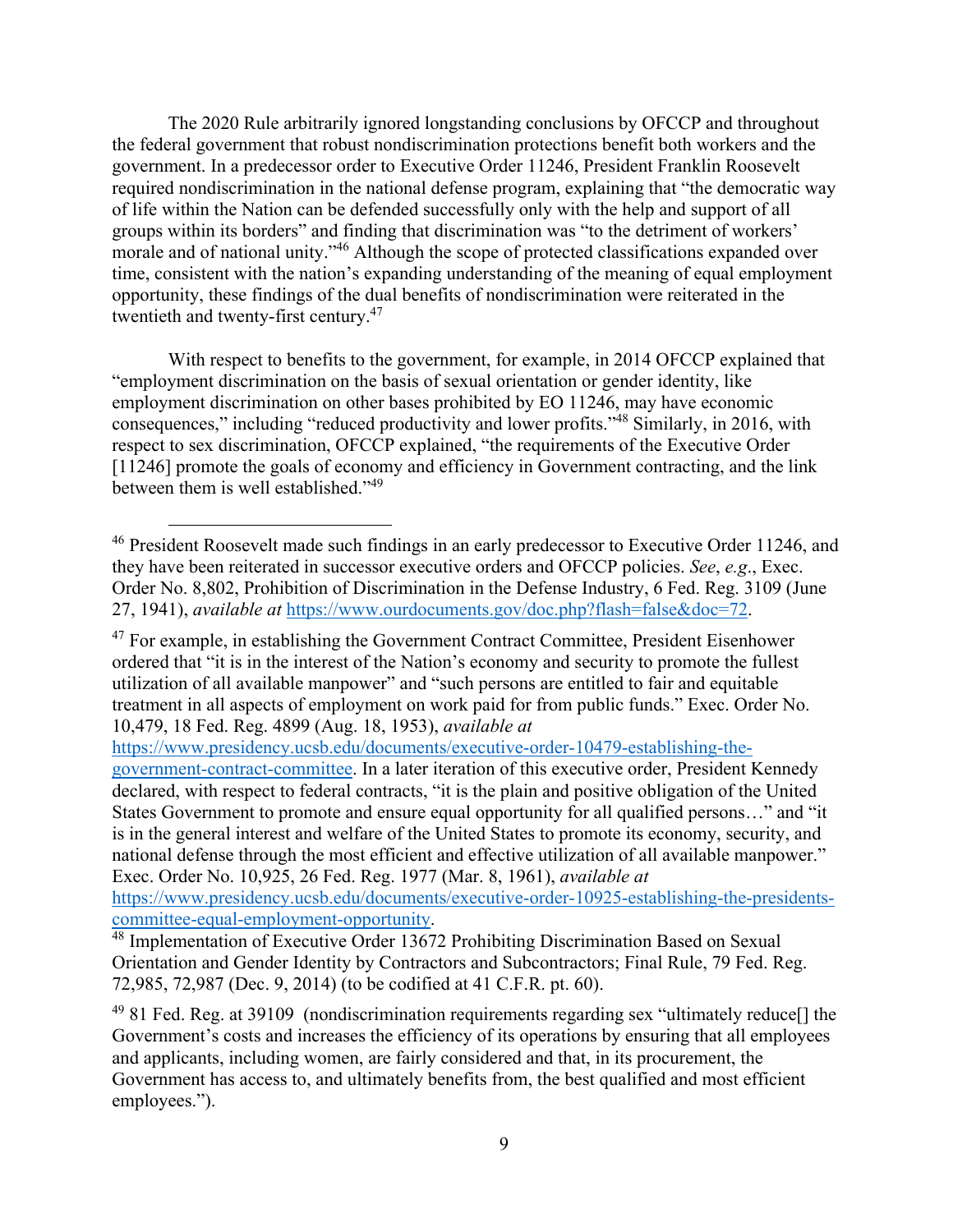OFCCP's acknowledgment that nondiscrimination requirements benefit the government via enhanced efficiency in contracting ended with the 2020 Rule, however. The 2020 Rule asserted (without evidence) that expanding the pool of contractors to include those that wished to discriminate served economy and efficiency in government contracting,<sup>50</sup> a complete and unreasoned reversal from its prior conclusions as to the efficiency of requiring that contractors not discriminate. That was unlawful: agencies are not bound indefinitely by prior factual determinations, but they may not ignore them or depart from them without explanation.<sup>51</sup>

OFCCP has also consistently understood nondiscrimination requirements to benefit workers as well as the government. For example, OFCCP made specific findings about the benefits of protections for sexual orientation and gender identity. In the 2014 rule that included these as protected classifications, OFCCP explained that the rule's benefits included "equity, fairness, and human dignity."<sup>52</sup> Further, those who face such discrimination "may experience lower self-esteem, greater anxiety and conflict, and less job satisfaction." They "may also receive less pay and have less opportunity for advancement… or may not be considered for a job at all, even though they may be well-qualified."<sup>53</sup> And in 2016, OFCCP made specific findings in support of a new rule on sex discrimination.<sup>54</sup> It concluded that "sex discrimination remains a significant and pervasive problem" in employment, drawing on its compliance evaluations of federal contractors.55 It described specific examples of discrimination on account of pregnancy, and the "extreme hostility to pregnancy" faced by low-income workers.<sup>56</sup> It described the "significant barriers" to equal employment created by "sex-based stereotyping," including based on how female employees dress, act, and whether or not they have children. It also observed the "severe consequences" of such stereotyping for LGBTQ+ applicants and employees based on their disproportionate experience of workplace discrimination.<sup>57</sup>

The 2020 Rule ignored these conclusions, even though the kinds of discrimination discussed in the 2014 and 2016 rules are common reasons for invoking religious exemptions.<sup>58</sup>

52 79 Fed. Reg. at 72,987.

<sup>53</sup> *Id*.

- <sup>55</sup> *Id*. at 39,112.
- <sup>56</sup> *Id*. at 39,114.

<sup>50 85</sup> Fed. Reg. at 79,343

<sup>51</sup> *Fox*, 556 U.S. at 537 (Kennedy, J., concurring in part and concurring in judgment) (If an agency changes course, it cannot "ignore[] or countermand[] its earlier factual findings without reasoned explanation for doing so."); *Organized Vill. of Kake v. U.S. Dep't of Agric*., 795 F.3d 956, 969 (9th Cir. 2015) ("The absence of a reasoned explanation for disregarding previous factual findings violates the APA.").

<sup>&</sup>lt;sup>54</sup> 81 Fed. Reg. at 39110.

<sup>57</sup> *Id*. at 39,115.

<sup>58</sup> Brad Sears et al., *LGBT People's Experiences of Workplace Discrimination and Harassment*, UCLA School of Law, Williams Institute (Sept. 2021),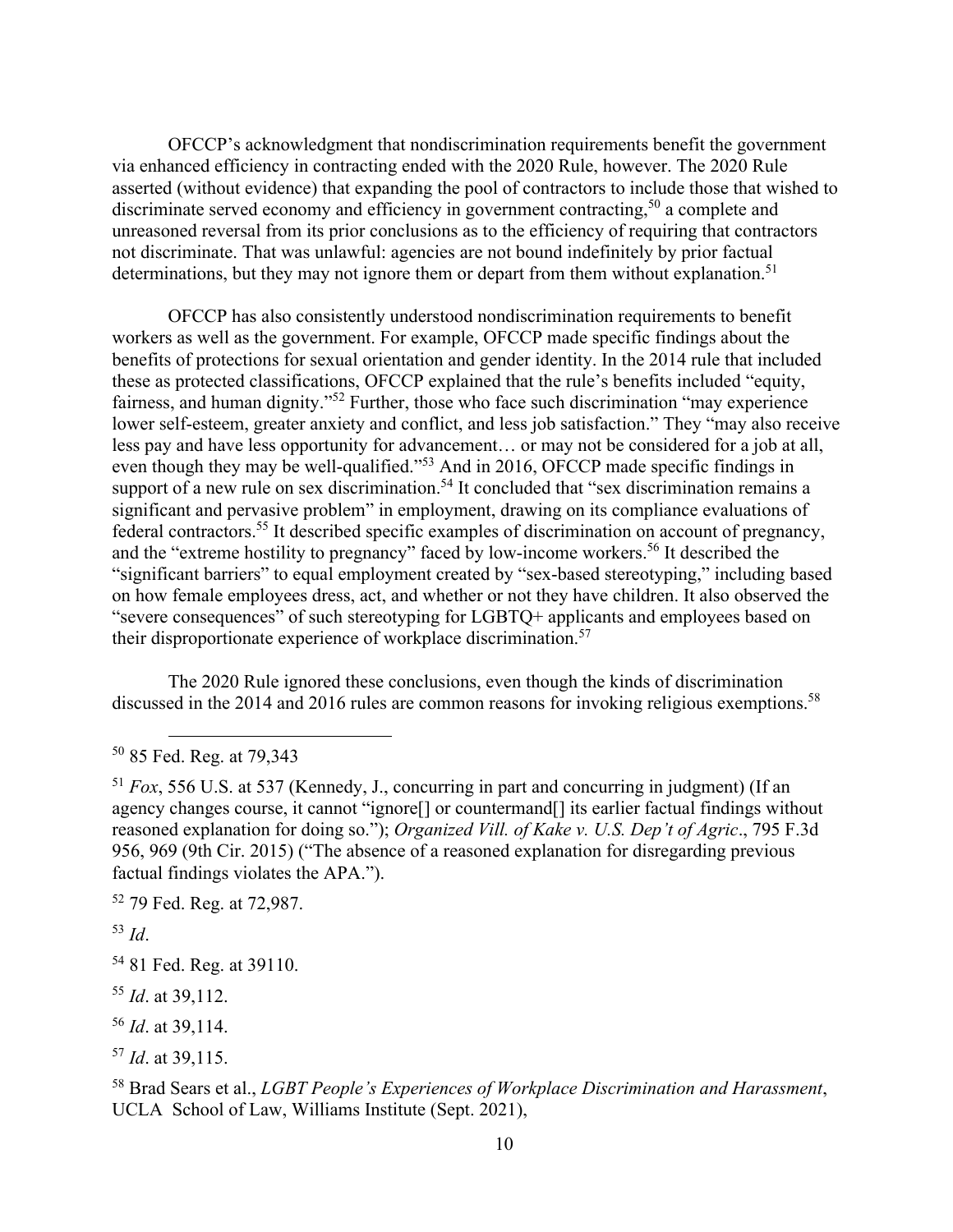The 2020 Rule's decision not to address OFCCP's prior findings or explain its departure from them makes the Rule arbitrary and capricious.

 We are pleased that the 2021 NPRM returns to OFCCP's traditional determination that it can "promote economy and efficiency in federal procurement by preventing the arbitrary exclusion of qualified and talented employees on the basis of characteristics that have nothing to do with their ability to do work on government contracts" and that doing so benefits not only the government, but also workers via equal employment opportunity.59 We encourage the final rule to emphasize the degree to which the 2020 Rule was an arbitrary and capricious departure from this tradition.

# **F. The 2020 Rule failed to consider and account for discriminatory harms it would permit.**

Both commenters that supported the 2020 Rule and those that opposed it explained to OFCCP that they did so because the new Rule would permit additional discrimination by certain federal contractors.60 The Rule allows these contractors to take employment action based on how the contractor believes people should behave, if the action is tied, even tenuously, to a cited religious belief, and even though the action would otherwise constitute unlawful discrimination. The 2020 Rule neither adequately acknowledged nor grappled with the consequences of this outcome.

Attempting to have it both ways, the Rule claimed that "the religious exemption does not permit discrimination on the basis of other protected categories."61 Be that as it may, the 2020 Rule does permit discrimination *motivated by religious belief* regarding other protected categories. It admits as much, explaining that a federal contractor can now make discriminatory employment decisions relying on "sincerely held religious tenets regarding matters such as marriage and intimacy."<sup>62</sup> An employee who is fired for being in a same-sex marriage is equally harmed whether the employer did so based on religious belief about marriage or a non-religious bias. Among the numerous harms that discrimination causes for workers are lost jobs, lost wages, lost benefits, emotional harm, and inconvenience.

<sup>61</sup> *Id*. at 79,329.

<sup>62</sup> *Id*. at 79,364.

https://williamsinstitute.law.ucla.edu/wp-content/uploads/Workplace-Discrimination-Sep-2021.pdf; Colum. L. Sch., *Parading the Horribles: The Risks of Expanding Religious Exemptions*, Law, Rights & Religion Project (Nov. 2021), https://lawrightsreligion.law.columbia.edu/sites/default/files/content/Policy%20Analyses/Paradin

g\_the\_Horribles\_The\_Risks\_of\_Expanding\_Religious\_Exemptions.pdf.

<sup>59 86</sup> Fed. Reg. at 62121.

<sup>60</sup> *See*, *e.g*., 85 Fed. Reg. at 79,328 ("A few commenters expressed support for the proposal specifically because they believed it would exempt religious organizations from the prohibitions on discrimination based on sexual orientation and gender identity…").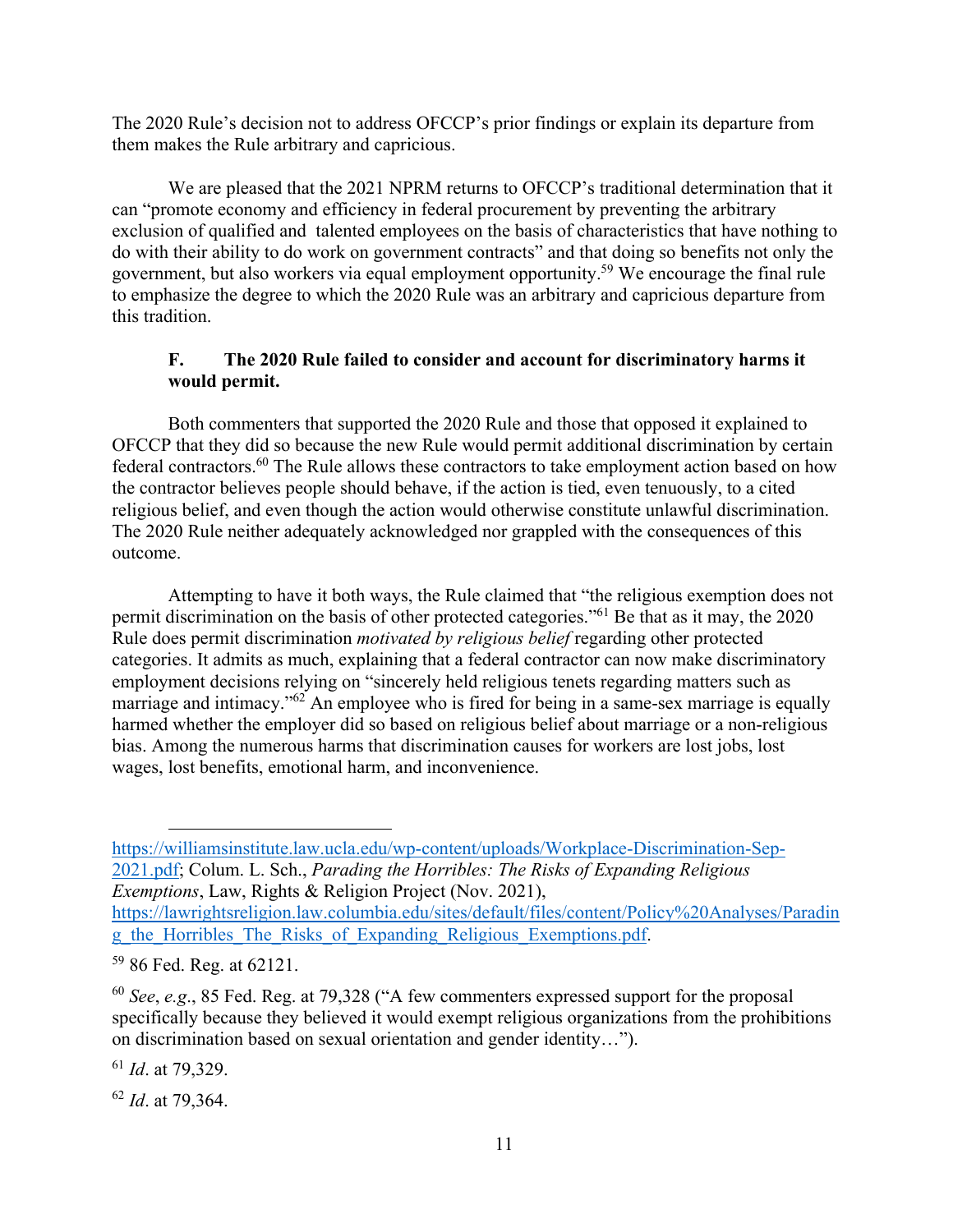Such negative consequences must be considered as important aspects of the problem.<sup>63</sup> This conclusion is reinforced by the statutory requirement to promote economy and efficiency in contracting, which expanded employment discrimination limits.<sup>64</sup> The 2020 Rule's complete failure to acknowledge that these harms would result and their relationship with government contracting goals, much less justify them, makes the rule arbitrary and capricious and in need of rescission.

The 2021 NPRM appropriately identifies "ensur[ing] that federal contractors provide equal employment opportunity on all protected bases" as a benefit of rescission.<sup>65</sup> We encourage OFCCP to include even more detail in the final rule about what this protection means for actual employees of federal contractors, including the harm resulting from its omission, and for economy and efficiency in contracting generally. Commenters provided this information in response to the proposed 2020 Rule; we encourage OFCCP to explicitly include that record in the record for the proposed rescission. Further, several reports have been published in the time since the 2020 Rule's publication that provide additional support for the conclusion that the 2020 Rule was harmful.

For example, the Williams Institute recently published a comprehensive report, LGBT People's Experiences of Workplace Discrimination and Harassment.<sup>66</sup> It found that 30% of LGBT employees reported being fired or not hired because of their sexual orientation or gender identity at some point. The portion rose to nearly 50% for transgender employees.<sup>67</sup> Crucially, for the purpose of this rescission, the report provided information on when that discrimination was motivated by religious beliefs. Over half (57%) of LGBT employees who experienced discrimination or harassment at work reported that their employer or co-workers did or said something to indicate that the unfair treatment was motivated by religious beliefs. For many, this included being quoted to from the Bible, told to pray that they weren't LGBT, and told that they would "go to hell" or were "an abomination."<sup>68</sup> While this kind of religiously motivated harassment can violate Title VII, under the 2020 Rule it would likely no longer be treated as

 $63$  There can be no question that such negative consequences are an "important aspect of the problem", *State Farm*, 463 U.S. at 43, especially considering the Supreme Court's admonition that when requiring accommodation of religious interests, the government "must take adequate account of the burdens" the accommodation places on third parties and ensure it is "measured so that it does not override other significant interests." *Cutter v. Wilkinson*, 544 U.S. 709, 720, 722 (2005).

<sup>64</sup> The stated purpose of the Federal Property and Administrative Services Act, 40 U.S.C. 101 *et seq.*, is to "provide the Federal Government with an economical and efficient system for" procuring contracts, *id*. § 101, and to enable procurement in a manner "advantageous to [it] in terms of economy, efficiency, or service," *id*. § 501(a)(1)(A).

<sup>65 86</sup> Fed. Reg. at 62,121.

<sup>66</sup> Sears, *supra* n. 58

<sup>67</sup> *Id*. at 2.

<sup>68</sup> *Id*. at 3.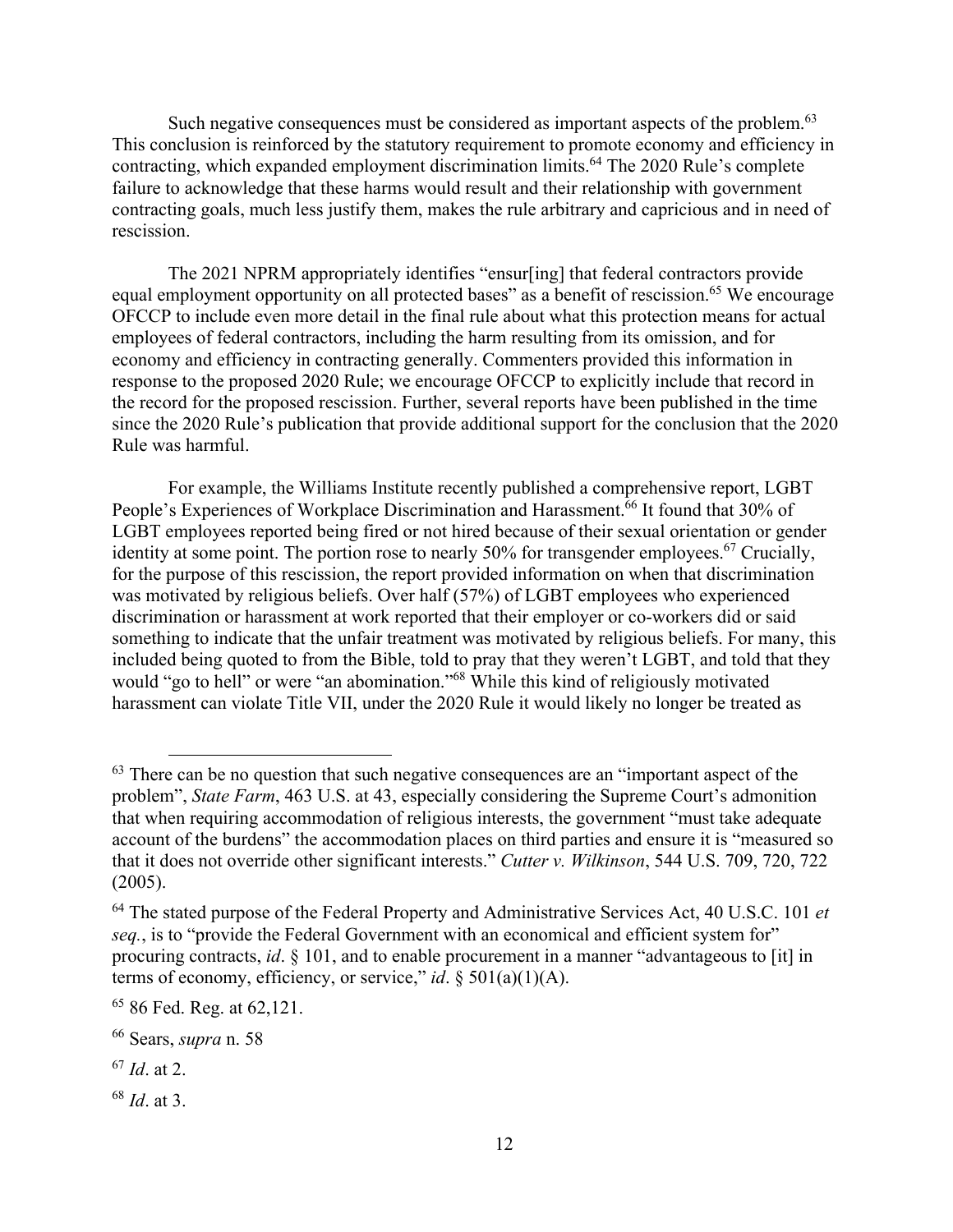violating Executive Order 11246, leaving the harassed employees without OFCCP as a possible recourse.69

The harmful consequences of discrimination authorized by the 2020 Rule extend beyond the LGBTQ+ community. A recent report by Columbia Law School's Law, Rights, and Religion Project describes instances of employers claiming a religiously motivated right to discriminate against various protected classes.<sup>70</sup> Women are frequently on the receiving end of this discrimination, with employers claiming a religious right to fire pregnant, unmarried employees, or for male employees to refuse to train female employees, arguing a religious prohibition against unmarried men and women from being alone together. $71$ 

Failure to analyze or consider the harmful effects of sanctioning additional discrimination in employment renders the 2020 Rule arbitrary and capricious.<sup>72</sup>

# **II. The proposed rescission is consistent with the APA.**

As discussed above, the 2020 Rule was profoundly unreasoned in violation of the APA's requirement of reasoned decisionmaking, and it should be rescinded on that basis. We provide suggestions below for making the legality of the rescission even more apparent.

# **A. OFCCP should expressly state its policy preferencing for limiting discrimination on the basis of sex, sexual orientation, and gender identity, and reinforce this conclusion with additional facts.**

Among the most significant errors in the 2020 Rule, as discussed above, was its failure to acknowledge the harmful consequences of permitting increased discrimination, especially as to LGBTQ+ and women employees. Rescission is required based on this error alone.<sup>73</sup> The current administration should go further, however, and emphasize its policy preference for preventing

 $69$  Although, historically, OFCCP referred individual complaints of discrimination to EEOC to prosecute under Title VII, OFCCP and EEOC recently amended their Memorandum of Understanding to provide that OFCCP would investigate and take action, itself, on complaints of discrimination that violates Executive Order 11,246. *See* EEOC, Memorandum of Understanding among the U.S. Department of Labor, the Equal Employment Opportunity Commission, and the U.S. Department of Justice, at 8 (Nov. 2, 2020), *available at* 

https://www.eeoc.gov/memorandum-understanding-among-us-department-labor-equalemployment-opportunity-commission-and-us.

<sup>70</sup> Parading the Horribles, *supra* n. 58.

 $71$  *Id.* at 6.

<sup>&</sup>lt;sup>72</sup> *State Farm*, 463 U.S. at 43 (a rule that fails to consider an important aspect of the problem is arbitrary and capricious).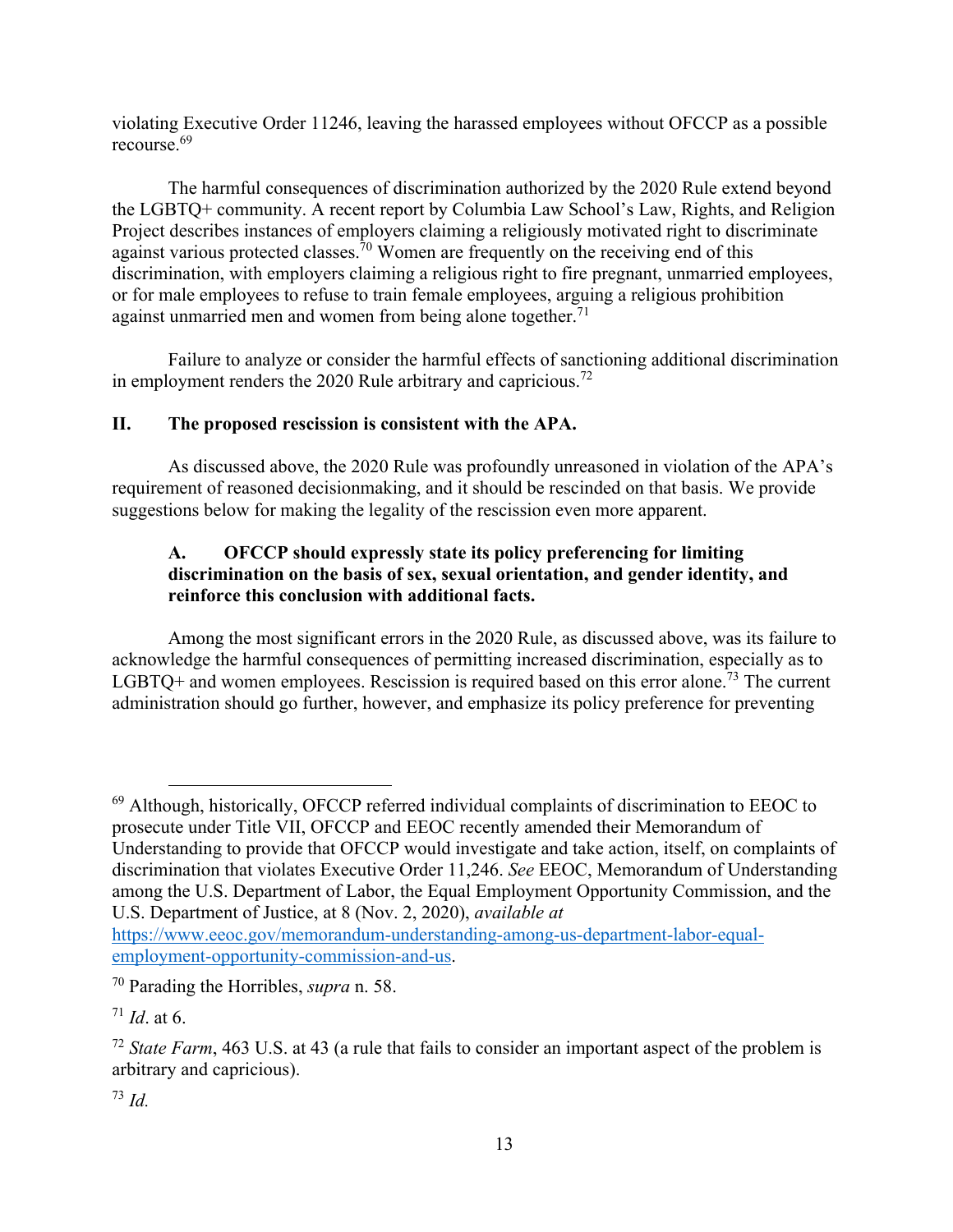and combating discrimination on the basis of gender identity or sexual orientation<sup>74</sup> and for advancing gender equity and equality.<sup>75</sup> The 2021 NPRM references the policy preference;<sup>76</sup> we recommend developing it even further in the final rule. Even if the 2020 Rule were lawfully promulgated (which it was not, for numerous reasons), a new administration is free to revise regulations based on changed policy preferences, especially the connection between those policy preferences to the statutory goal of promoting economy and efficiency in contracting.<sup>77</sup> Explaining the impact of the administration's change in policy preferences in even greater detail will further support the legality of the rescission.

Finally, ensuring that the final rescission and the record reflect the reality that religiously motivated discrimination in employment is significant, harmful, and ongoing—as revealed by the reports previously described in this comment, for example—will further underscore the need for, and the legality of, the rescission. We encourage OFCCP to provide additional factual analysis to this end in the final rescission. We also encourage OFCCP to explicitly include the record of comments on the 2020 Rule as part of the record in this rulemaking because many of those comments provided such factual information.

# **B. The final rule should reject any claimed reliance interests on the 2020 Rule.**

Employers that have claimed or intended to claim a religiously based right to discriminate may oppose rescission of the 2020 Rule, and they may claim to have relied on it in deciding to compete for federal contracts or in how to structure their employment practices. Any such asserted reliance interests must be addressed in the final rule, but they should be rejected.<sup>78</sup>

 Employers that are not otherwise prohibited from the kind of employment discrimination permitted by the 2020 Rule may claim to have relied on the Rule, but any such interests are unlikely to be serious. Multiple lawsuits seeking to enjoin the 2020 Rule were filed within about one month of its promulgation.79 The current administration has stated publicly since February

<sup>74</sup> Exec. Order No.13,988, Preventing and Combating Discrimination on the Basis of Gender Identity or Sexual Orientation, 86 Fed. Reg. 7023 (Jan. 20, 2021), *available at* https://www.whitehouse.gov/briefing-room/presidential-actions/2021/01/20/executive-orderpreventing-and-combating-discrimination-on-basis-of-gender-identity-or-sexual-orientation/.

<sup>75</sup> The White House, *National Strategy on Gender Equity and Equality* (Oct. 2021), https://www.whitehouse.gov/wp-content/uploads/2021/10/National-Strategy-on-Gender-Equityand-Equality.pdf.

<sup>76 86</sup> Fed. Reg. at 62,120.

<sup>77</sup> *Encino Motorcars, LLC v. Navarro*, 579 U.S. 211, 221 (2016).

<sup>78</sup> *DHS v. Regents*, 140 S. Ct. at 1914 (agency may determine that other interests and policy concerns outweigh even serious reliance interests).

<sup>79</sup> Complaint, *Oregon Tradeswomen, Inc.*, (D. Or. Jan. 21, 2021), No. 21-cv-89, ECF No. 1; Complaint, *State of New York v. DOL*, (S.D.N.Y. Jan. 21, 2021), No. 21-cv-536, ECF No. 1.